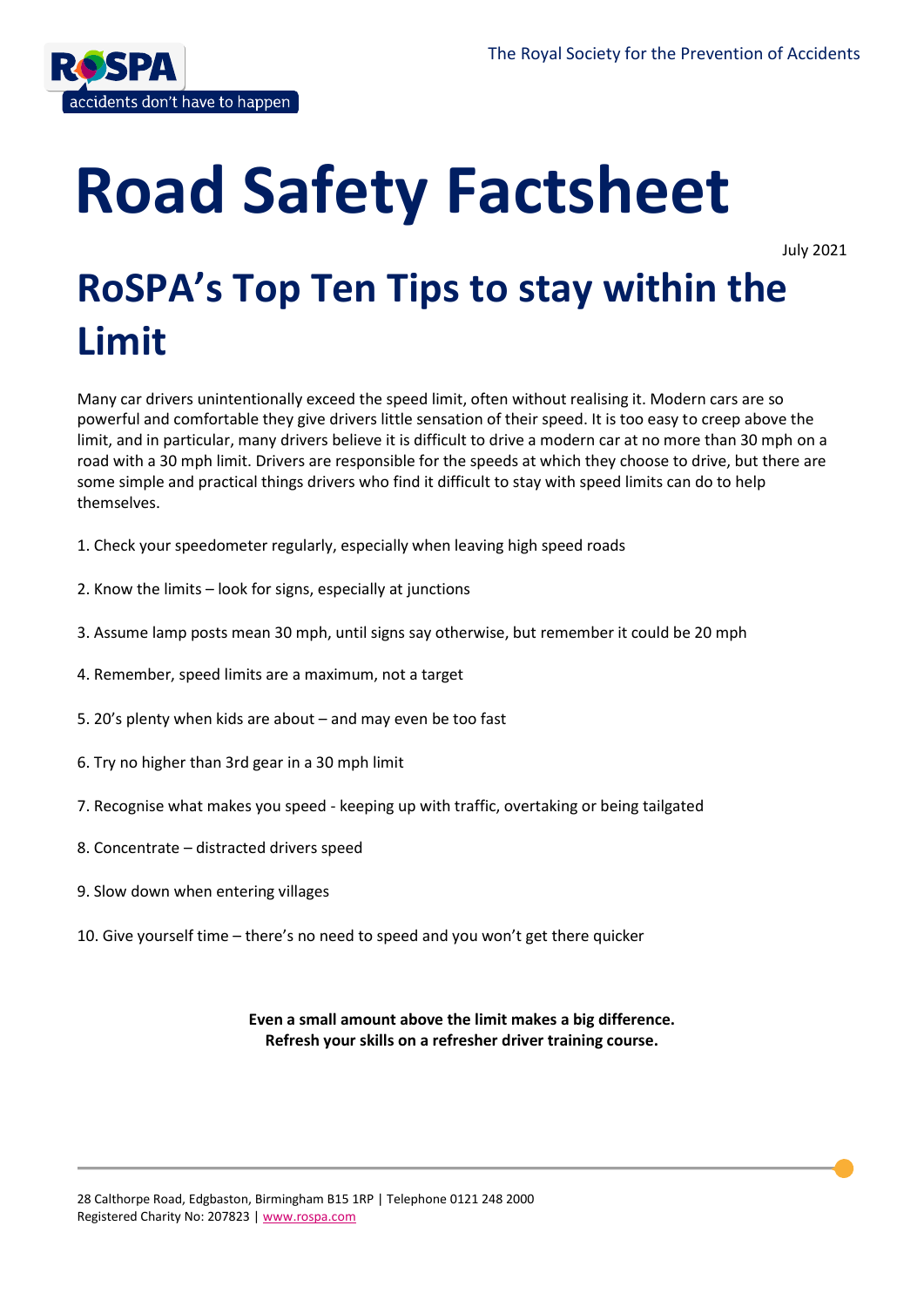

Drivers who travel at higher speeds have less time to identify and react to what is happening around them. It takes them longer to stop. And if there is a crash, it is more severe, causing greater injury to the occupants and any pedestrian or rider they hit.

In 2019\*, inappropriate speed contributed to 24% of collisions in which there was a fatality, 13% of those resulting in a serious injury and 12% of all injury collisions. In 2019, 215 people were killed in collisions involving someone exceeding the speed limit and a further 133 people died when someone was travelling too fast for the conditions<sup>1</sup>.

Approximately two-thirds of all crashes in which people are killed or injured happen on roads with a speed limit of 30 mph or less. At 35 mph a driver is twice as likely to kill someone as they are at 30 mph.

At 30 mph, vehicles travel 44 feet (about 3 car lengths) **every second**.

Even in good conditions, the difference in stopping distance between 30 mph and 35 mph is an extra 21 feet, more than 2 car lengths.

For pedestrians struck by cars, the risk of being killed increases slowly until impact speeds of around 30 mph, but above this speed, the risk increases rapidly. A pedestrian hit by a car travelling at between 30 mph and 40 mph is 3.5 to 5.5 times more likely to be killed than one struck by a car travelling at less than 30 mph. Elderly pedestrians have a much greater risk of suffering fatal injuries than other age groups<sup>2</sup>.

For car occupants, the risk of being in a collision with another vehicle also increases with speed. The risk is much higher in a side impact than in a frontal impact<sup>2</sup>.

**Even a small amount above the limit makes a big difference.**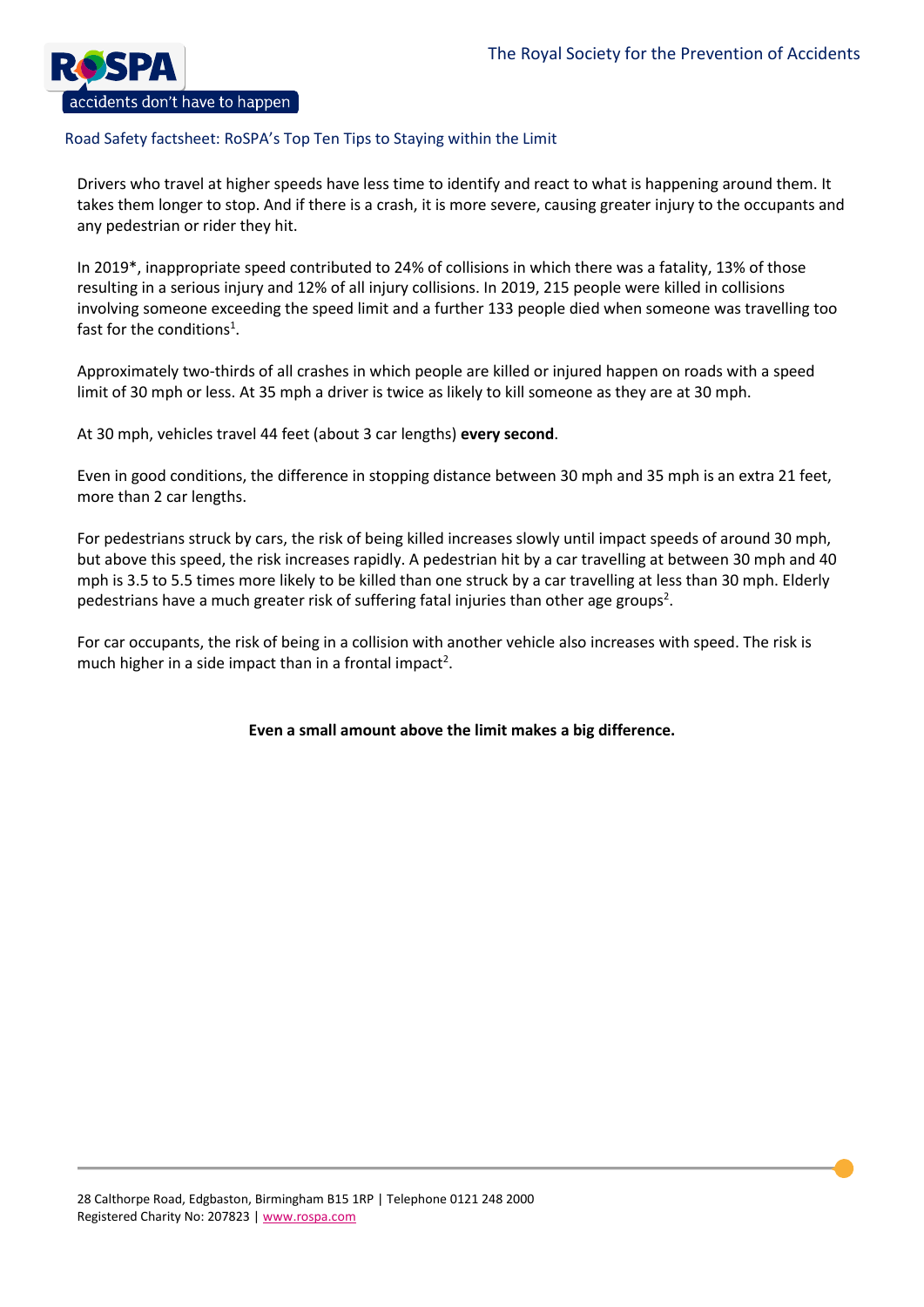

# **Check your speedometer regularly, especially when coming off high speed roads**

Modern cars are so powerful and comfortable they give drivers little sensation of their speed, so many drivers find themselves exceeding the speed limit without realising it.

This is particularly true when coming onto a lower speed road after driving on a high speed road for a long period. It can often feel like you are moving at a snail's pace when you reduce your speed to 40 mph or 30 mph after coming off a motorway or dual carriageway. In reality, 30 mph and 40 mph are still very substantial speeds and a pedestrian hit at those speeds will be seriously injured, and quite likely killed.

It is misleading to rely on a 'feeling' of speed. The only way to be sure of your speed, and to check you have reduced to an appropriate speed (even if it 'feels' slow) is to check the car's speedometer regularly. Although you should never rely on 'feeling' your speed, you may be able to improve your judgement of it by regularly comparing how fast you think you are driving with what the speedometer says.

Many cars now have speed management devices that allow the driver to set certain speeds and receive a warning when they are being exceeded. If your vehicle has a pre-set speed function, set this so it will warn you if you exceed certain speeds.

# **Know the limits – look for signs, especially at junctions**

You need to know the speed limit of the roads you are using. Far too many drivers who have been caught speeding, complain that they thought the road had a higher speed limit (40 mph instead of 30 mph).

In many cases, the nature of the road does not indicate the speed limit. In urban areas, for example, dual carriageways can have limits of 30 mph, 40 mph, 50 mph, 60 mph or 70 mph.

Speed limit signs tend to be placed at junctions because this is often the point at which the limit changes. However, junctions are also where you need to absorb a wide range of different information and it is easy to miss a speed limit sign when concentrating on one or more other things (e.g., which way am I going? is that driver going to pull out? etc). Therefore, you need to get into the habit of checking for speed limit signs at junctions, and looking for repeater signs after the junction, especially if the nature of the road has changed.

If you are not sure, assume the limit is lower until you see a sign.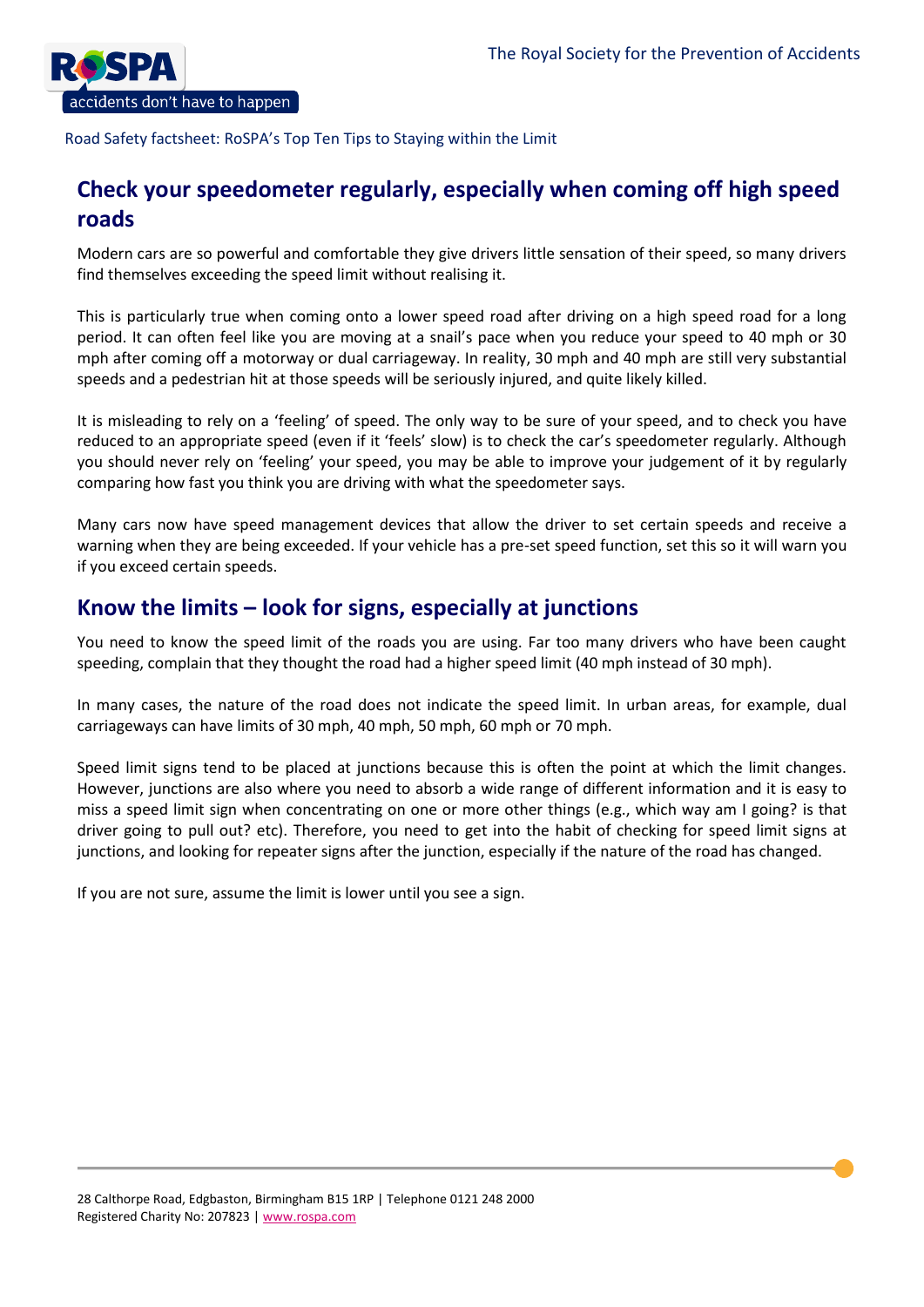

# **Assume lamp posts mean 30 mph, until signs say otherwise – but remember it could be 20 mph**

When driving on built-up roads, assume the limit is 30 mph until you see a sign saying otherwise. But, remember the limit could be lower – 20 mph.

The law does not allow highway authorities to put repeater speed limit signs on 30 mph roads that have street lights. This is because putting repeater signs on all such roads would require hundreds of thousands of extra signs.

Instead the Highway Code advises that street lights usually mean the limit is 30 mph unless there are signs showing otherwise.

# **Remember, speed limits are a maximum, not a target**

Speed limits set the maximum speed for that road. However, there are many circumstances when it is not safe to drive at that speed. Examples of situations where drivers should drive at lower speeds than the limits are:

- Around schools at opening and closing times
- When children are about (especially residential areas, near playgrounds or parks)
- On busy, narrow roads
- Where parked vehicles reduce the width of the road
- On rural roads which are narrow, bendy and hilly and visibility is restricted
- In poor weather or reduced visibility
- On wet, icy or snowy roads
- At roadworks.

# **20's plenty when kids are about – and may even be too fast**

In 2019, 41\*\* children (0-15 years) were killed on the road<sup>3</sup>.

### **Children (0-15 years) killed and injured on the road, GB, 20193\*\***

|                 | Killed | Injured |
|-----------------|--------|---------|
| Pedestrian      | 22     | 3,461   |
| Cyclist         | 9      | 1,647   |
| Car user        | 10     | 3,553   |
| Motorcycle user | 0      | 83      |
| Other           | 0      | 108     |

\*\*These statistics include other road users and cases where road user types are not reported.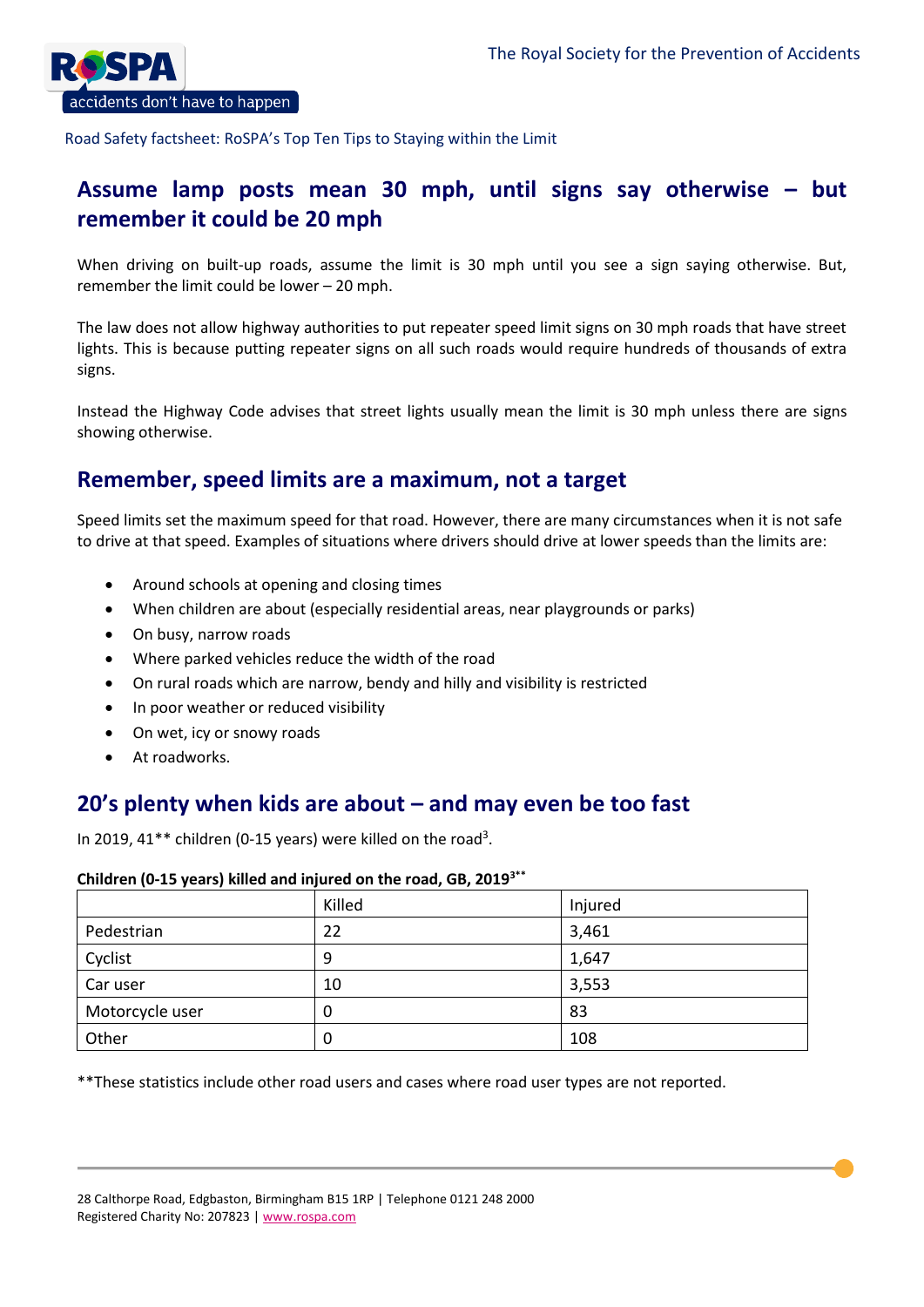

Children's awareness of the dangers of traffic is much lower than that of adults'. Many cannot judge how fast cars are moving nor how far away they are. As we all know, children are more easily distracted and they are likely to do things, such as dashing into the road after a ball, which adults would not dream of doing.

As adults who have been trained and licensed to drive cars in an environment that children also use, it is our responsibility to drive in a way that enables us to cope with mistakes and misjudgements made by children.

One of the most effective ways we can ensure that a child who dashes into the road or who makes a mistake while cycling does not pay for that mistake with their life, is to drive slower when children are, or may be, about.

# **Try no higher than 3rd gear in a 30 mph limit**

It is easier to notice if you are creeping above 30 mph when travelling in  $3<sup>rd</sup>$  gear, and this can act as a warning to reduce your speed.

Drivers should, of course, choose the appropriate gear for their speed and the road, weather and traffic circumstances, and change gear as those circumstances change. The most appropriate gear to use when driving at 30 mph will depend on your engine size, but in many modern cars it is possible to drive at 30 mph in 3<sup>rd</sup> gear without making the engine labour.

If you struggle to keep your car within 30 mph when driving in a 30 mph zone, try driving in  $3^{rd}$  gear (or lower when necessary). If you can comfortably travel at 30 mph in 3<sup>rd</sup> gear without feeling that the engine is laboured, adopt 'no higher than 3<sup>rd</sup> in 30 mph' as a principle.

Automatic cars normally have several forward gears, so the driver should choose the gear which makes it easiest to keep the vehicle under 30 mph.

# **Recognise what makes you speed - keeping up with traffic, overtaking or being tailgated**

We all have our 'speed triggers' – things that make us more likely to speed up and perhaps exceed the limit unintentionally. This could be feeling pressurised into keeping up with other drivers, or feeling stressed by a driver too close behind. Being tempted to overtake a vehicle in front may also mean exceeding the limit to complete the manoeuvre. Distractions, such as listening to loud music, often result in speeding. It could be something as simple as going downhill.

Learning to recognise your own 'speed triggers' will make it easier to avoid being 'pushed' into speeding. It will also make driving less stressful and more relaxing.

Keeping a safe distance from the vehicle in front will also help to reduce your stress levels when driving. Use the 2-Second Rule: leave at least a two-second gap between you and the vehicle in front. Double this distance on wet roads and increase it even further on icy roads.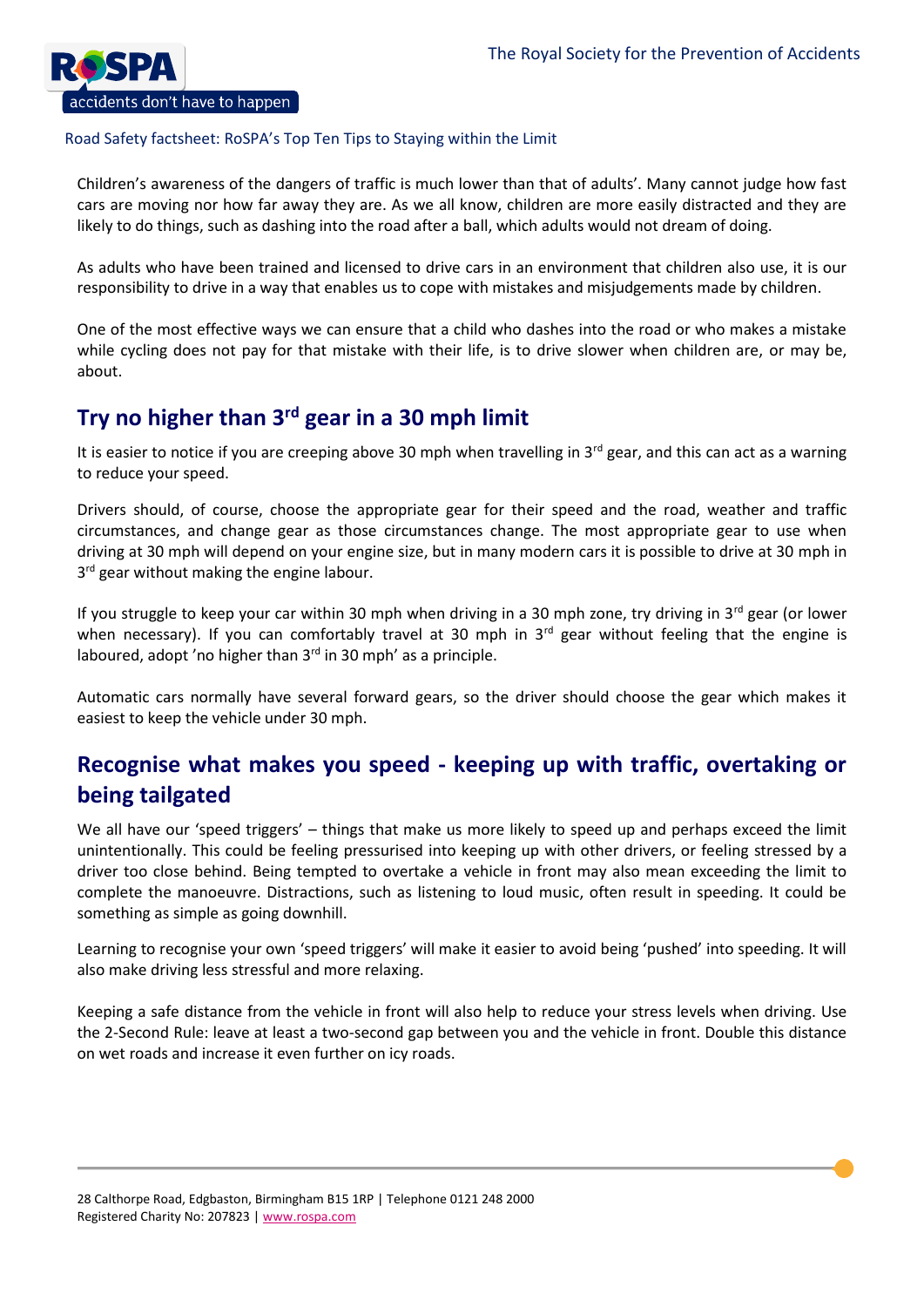

# **Concentrate – distracted drivers speed**

Although it is a familiar everyday task, driving is actually a very complex thing. Trying to do something else (use a mobile phone, light a cigarette, unwrap a sweet) at the same time, is distracting. Listening to music with the volume too high can encourage drivers to speed up. Distracted drivers find it much more difficult to maintain their awareness of what's happening on the road around them, and are more likely to speed. Using a mobile phone while driving is a classic example of this type of distraction.

The law requires drivers to be in proper control of their vehicle at all times, and drivers who, for example, smoke or eat while driving could be prosecuted under this law. There is also a specific law banning the use of hand-held mobile phones, or other communication devices, while driving.

Peer pressure can also be an issue, particularly for younger drivers, as passengers are thought to have a significant impact on the safety of a vehicle driven by a young driver. This can be through passengers distracting the young driver, or passengers encouraging risky behaviours such as exceeding the speed limit. This means that young drivers sometimes drive faster when they are carrying young passengers, which increases their chances of being involved in a collision.

# **Slow down when entering villages**

Villages are in rural areas and normally surrounded by roads with 60 mph limits. But, of course, in the village itself there are pedestrians, cyclists, junctions, slow-moving vehicles.

The speed limit will normally be reduced as you approach a village. It may be reduced gradually from 60 mph to 50 mph or 40 mph as you approach the village and then go down to 30 as you enter the village, or it may go straight down from 60 mph to 30 mph through a village.

Begin to slow down as you see the speed limit sign ahead so that you have already reduced your speed to 30 mph by the time reach the speed limit sign.

It may feel like you are only crawling through the village, especially if you have been driving at 60 mph for while, but at 30 mph you are still covering 44 feet (about three car lengths) every second, and if you hit a pedestrian at that speed, he or she will be severely injured, and possibly killed.

Even if it 'feels' too slow, do not exceed the limit. Check your speedometer regularly.

# **Give yourself time – there's no need to speed and you won't get there quicker**

Exceeding the speed limit makes little difference to your arrival time. The time it takes to complete a journey is determined much more by your average speed during the whole journey, rather than the maximum speed you achieve for part of it. This is especially true in urban areas, where you constantly have to slow down for junctions, traffic lights and other road users. The faster you drive, the sharper you have to brake. This also uses much more fuel and so makes driving more expensive.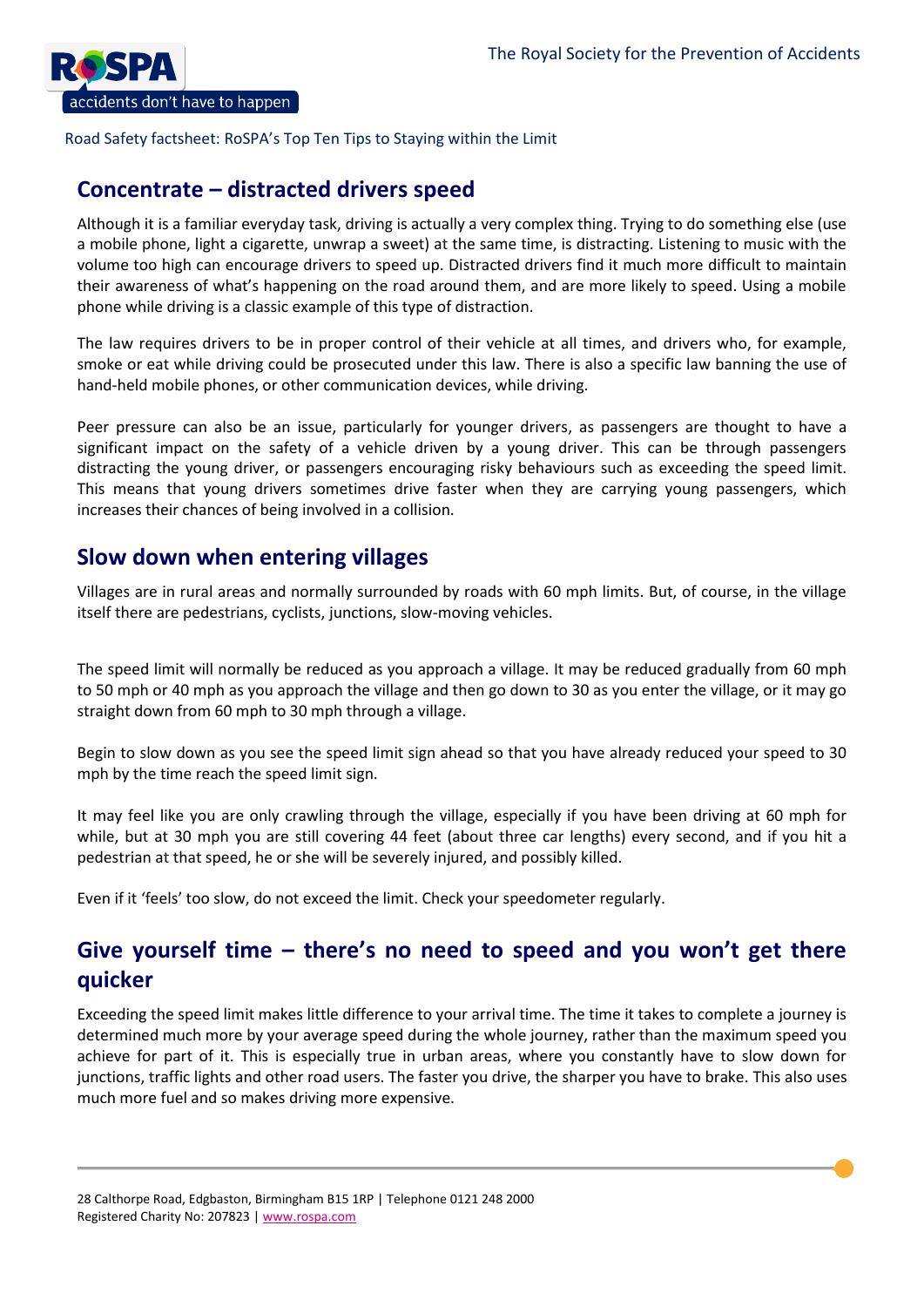

Knowing that you have plenty of time to complete your journey will help you to relax and avoid the temptation to push your speed.

# **Refresh your skills – take a refresher or advanced driver training course**

Most of us take professional lessons when learning to drive, but very few of us take any training after passing the Driving Test. Cars are changing rapidly as technology develops and driving conditions are becoming more difficult.

We all develop our own driving style and bad habits over time, and many of us would fail the Driving Test if we retook it today. We would all benefit from refresher training every few years to review and update our driving skills and attitudes. There are many reasons to take refresher training:

- To enjoy your driving
- To improve your confidence
- To reduce Your crash risk
- To improve your fuel consumption
- To ensure less wear and tear on your vehicle
- To lower your insurance premiums
- To meet people
- To help get a job
- To show you are a good driver

For more information about refresher driver training, see [Get More from](https://www.rospa.com/rospaweb/docs/advice-services/road-safety/drivers/get-more-leaflet.pdf) Your Driving and [RoSPA Advanced Drivers and Riders.](https://www.rospa.com/road-safety/rospa-advanced-drivers-and-riders)